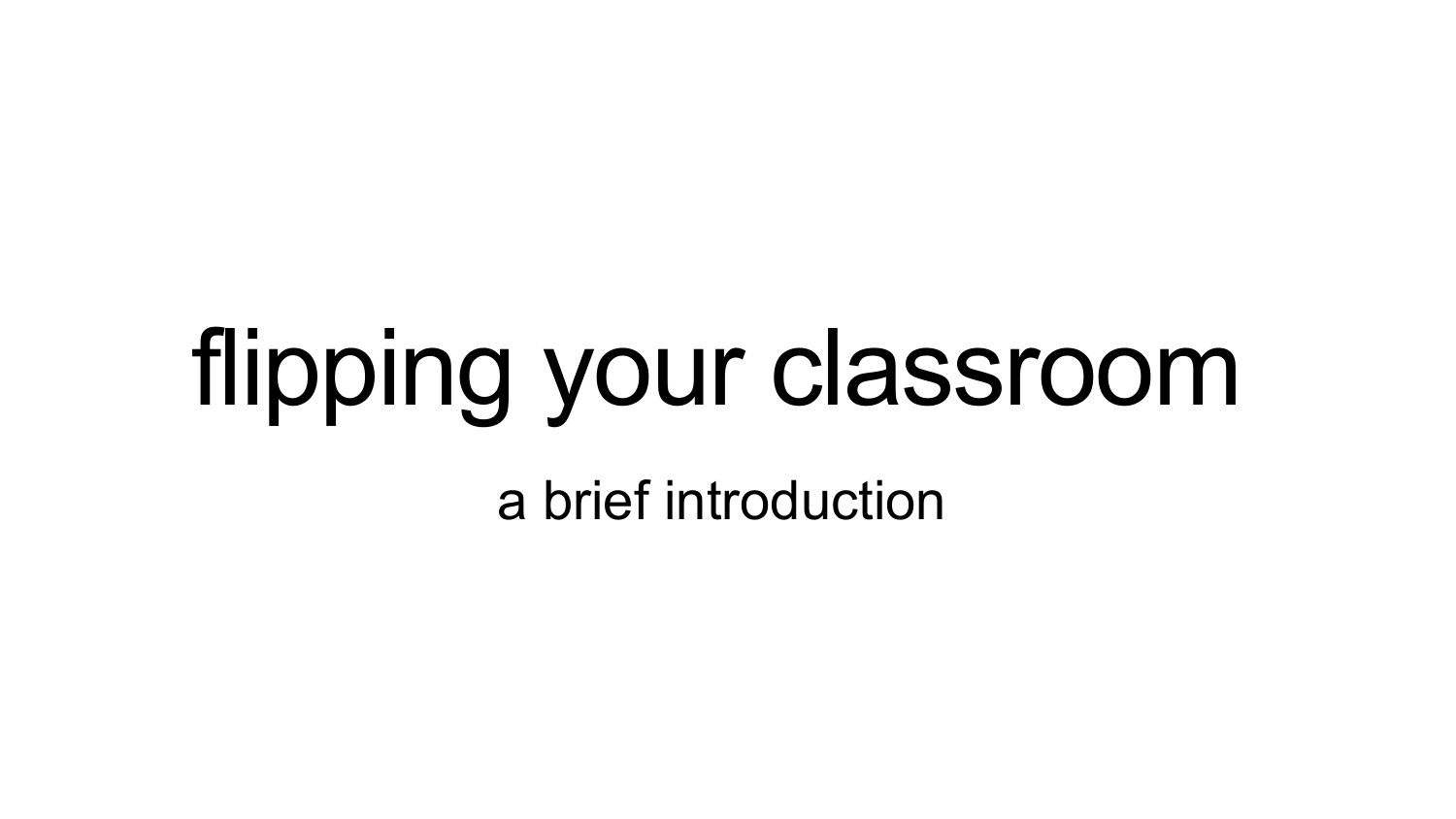#### What is a "flipped class?"

- Goal: make class time for interactive, guided learning tasks
- Restriction: can't make more class time
- Solution: move information transmission to outside-of-class time

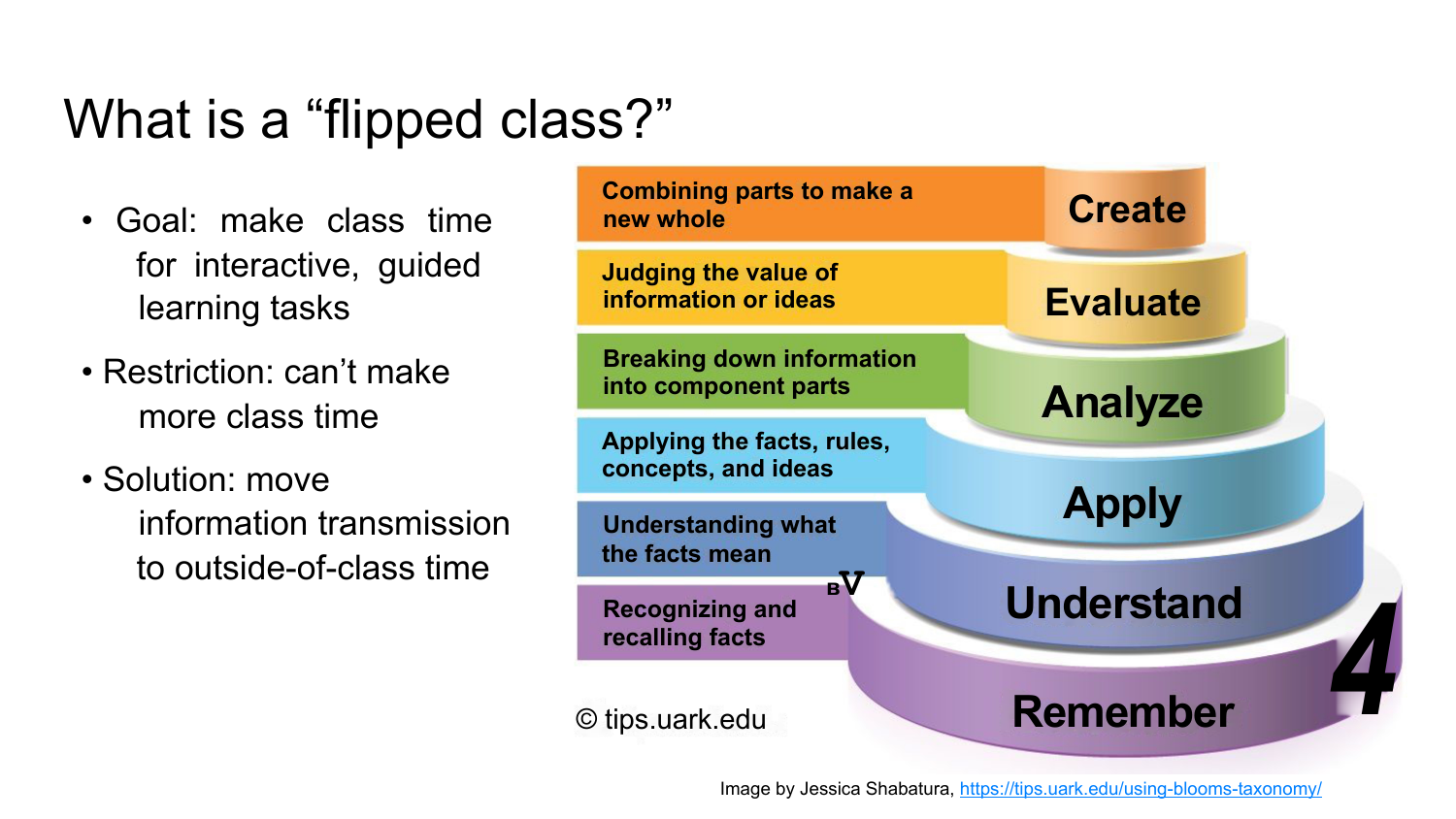## Is it good for learning?

- Active learning > passive learning : widely accepted
- Flipped classroom: mixed published results so far

о Also mixed methods of flipping. Hard to compare / draw conclusions.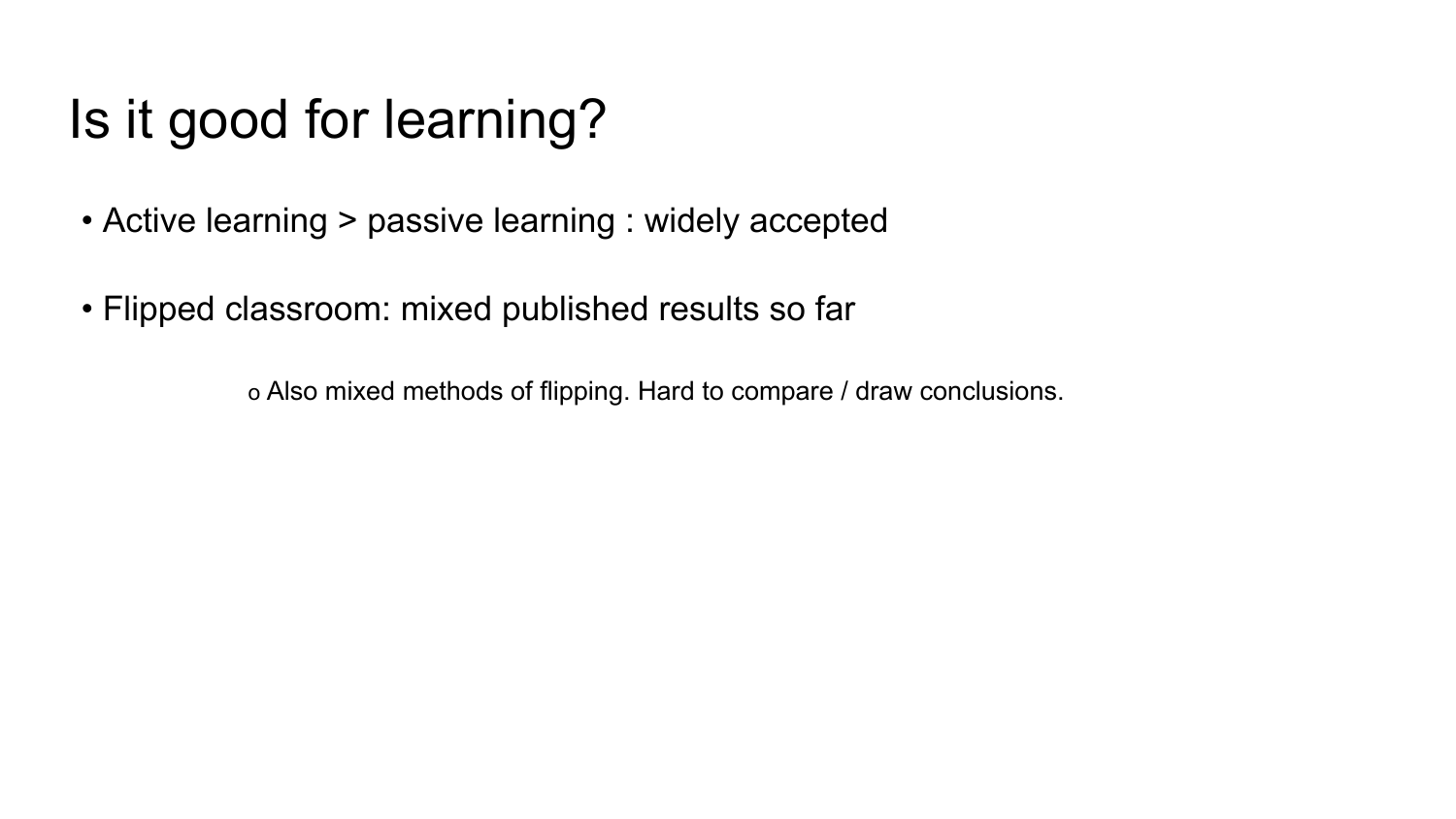#### Common difficulties

- Lack of student buy-in
	- о New & different = scary

о Must study regularly before class instead of cramming before exams

о Easier to passively listen to lecture than participate in active class time

- Redesigning course is a lot of work
- Lecture classrooms are not well-designed spaces for active learning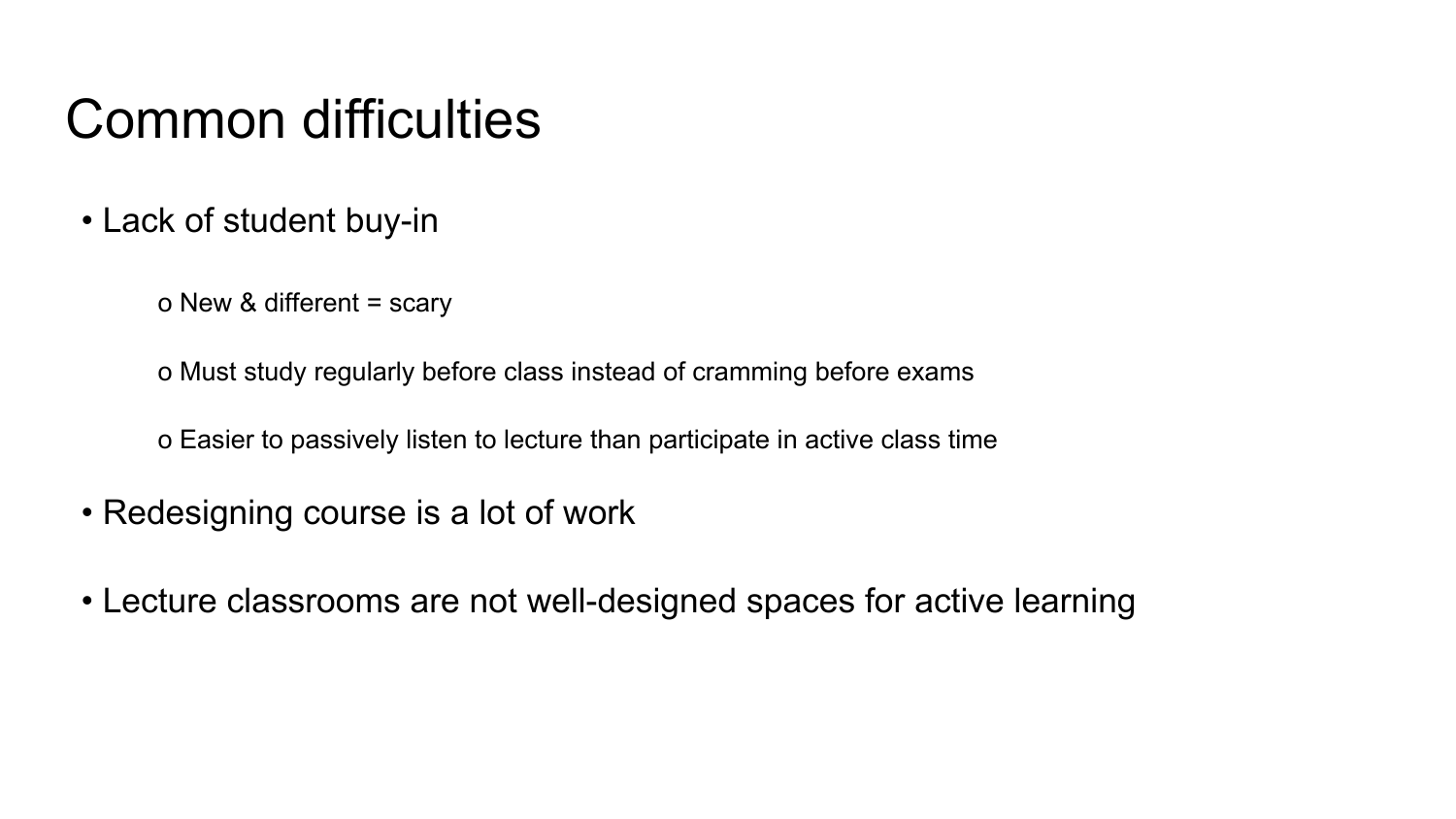## **Opportunities**

- More professor/student interaction can lead to stronger relationships
- Students can easily revisit information they missed / didn't understand
- Avoids known issues of long lectures, like mind wander
- Opportunity for frequent low-stakes assessment